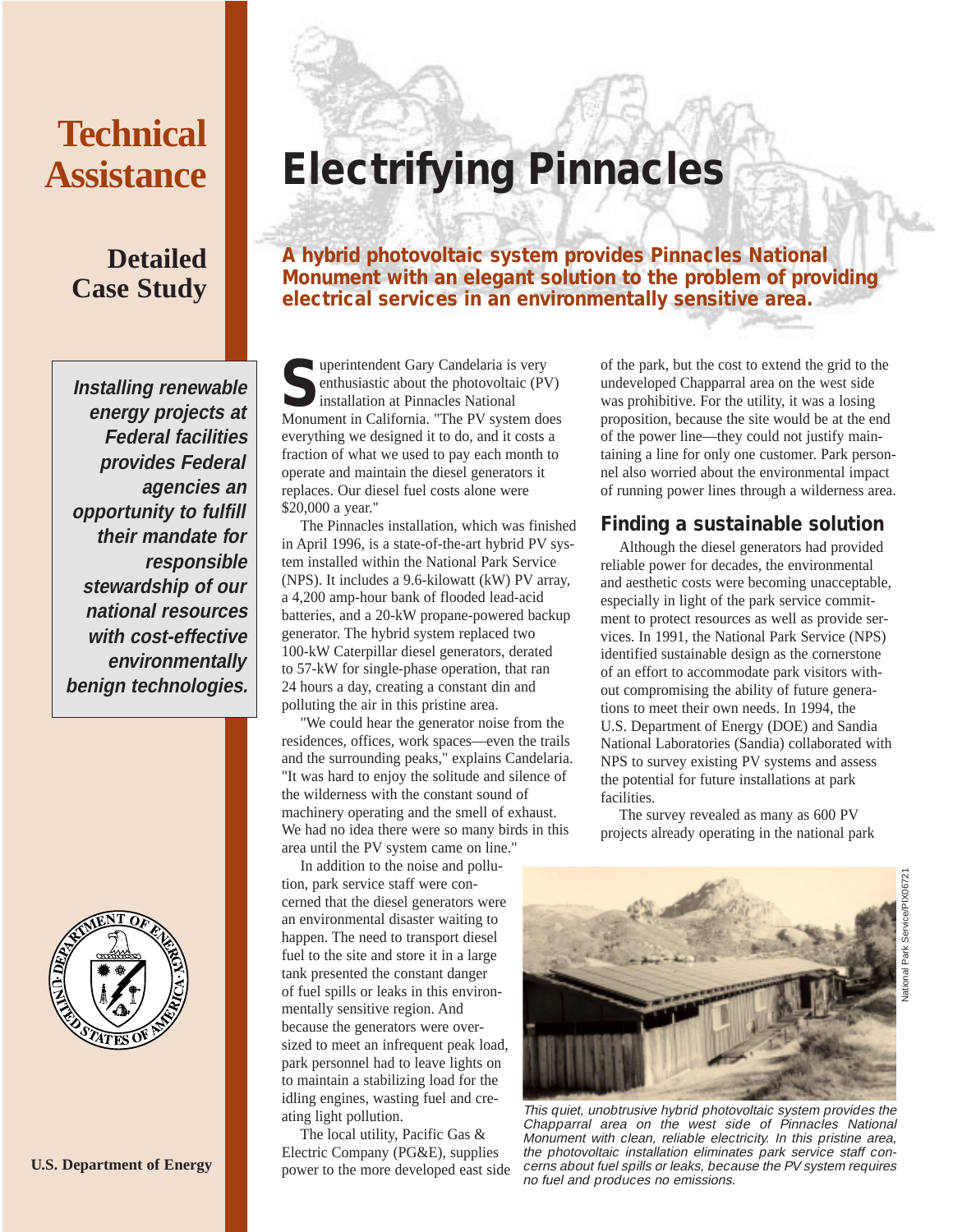system, and park personnel reported that 97% of them were working well. The survey also asked for suggestions for future projects, and park staff responded with 643 proposals totaling \$28 million! More than 30 of these projects, including Pinnacles, are now complete or in process.

In January 1995, Sandia and park service engineers from the Denver Service Center assessed the Chaparral



The designers divided the electrical service into two separate single-phase lines to keep the maximum single-phase load below 16 kW, which allowed the use of less expensive off-theshelf inverters. All the equipment for this project was purchased off the General Services Administration supply schedule.

area on the west side of Pinnacles to determine if it was a candidate for a PV hybrid power system. The site requirements included power for a maintenance shop, three employee houses, a ranger station, visitor center, comfort station, campground, well pump, two effluent wastewater pumps, and a parking area. Sandia's Photovoltaic Systems Assistance Center provided Pinnacles personnel with an analysis of the site's electrical loads, a solar resource assessment, a summary of the power options available, and a recommendation that they replace the diesel generators with a hybrid PV system.

The PV system would be a quieter, less polluting, more fuel-efficient means to meet the power needs of the site. As Gary Candelaria put it, "The PV hybrid hits all the right notes in the NPS mandate to protect and preserve our parks and still provide services to visitors."

New hybrid systems in the national parks often use propane generators instead of diesel units, because propane gensets are cleaner, quieter, and more suited to these installations' short duty cycles. Propane is environmentally safer than diesel fuel because accidental propane spills will evaporate rather than contaminate the ground, and propane does not produce as much air pollution. In addition, hybrid system designers prefer propane gensets because the generators in these installations run infrequently—the PV provides most of the power—and the propane generators need not be left idling and do not require a stabilizing load.

#### **Energy efficiency first**

Through Sandia, DOE determined that the Pinnacles project met their funding guidelines for matching funds. Sandia and park service personnel then developed a plan to install the PV system. A critical component of the proposal was an integrated program of energy efficiency, load management, and load segmentation that cut the energy requirements at the site in half (from an average of 81 kWh/day in 1995 to 41 kWh/day in 1997). To accomplish this, the designers specified the installation of energy-efficient lamps to reduce the lighting load, low-flow devices to reduce water-pumping loads, and electronic controls to stagger the starts of pump motors to minimize in-rush surges.

## **Economics**

NPS now bases development decisions on life-cycle cost analyses, which include the cost of operating and maintaining installations throughout their anticipated service life. These analyses also assign dollar values to the costs of energy use that are usually hidden—air pollution, fuel spills, and other environmental damage, for example. This is good news for renewable energy technologies, because although they are typically expensive to purchase, they require minimal maintenance, no fuel, and produce no emissions.

schedule.

The plan also called for replacing electric stoves, clothes dryers, space heaters, and water heaters with propanefueled units, and dividing the electrical service into two separate single-phase lines to keep the maximum single-phase load below 16 kW. This tactic allowed the use of less expensive off-the-shelf inverters—in fact, all the equipment for this project was purchased off the General Services Administration supply

Although the park service chose the Pinnacles PV hybrid system because it offered significant environmental benefits, a life-cycle cost analysis shows that the PV hybrid system also costs about \$83,000 less than two replacement propane gensets over a 20-year life cycle. In addition to dollar savings, the PV hybrid saves more than 8,000 gallons (30,250 liters) of propane fuel each year (more than 162,000 gallons [613,170 liters] during the 20-year service life of the system). If the costs NPS has assigned to emissions of carbon dioxide, sulfur dioxide, and nitrous oxide are included in the analysis, the PV hybrid system saves more than another \$24,000 over 20 years and avoids over 1,000 tons (909 metric tons) of  $CO_2$  and 1.5 tons (1.4 metric tons) of  $NO_x$ . If the gensets were diesel instead of propane, the savings would be even more impressive. The original Pinnacles' diesel generator produced 143 tons (130 metric tons) of  $CO<sub>2</sub>$ , 6,900 pounds (3,130 kilograms) of NO<sub>x</sub>, and 343 pounds (155 kilograms) of  $SO<sub>2</sub>$  every year.

#### **Performance**

The hybrid PV system continues to function well and has excellent availability and reliability. From May through September 1997, the PV array provided virtually all the energy used at the site. The loads are slightly higher in winter, because of the increased lighting load and the need to pump winter ground water that infiltrates the sewer system. In addition, insolation levels are lower. During the course of a year, the propane generator runs only 793 hours and burns 1,265 gallons (4,800 liters) of fuel.

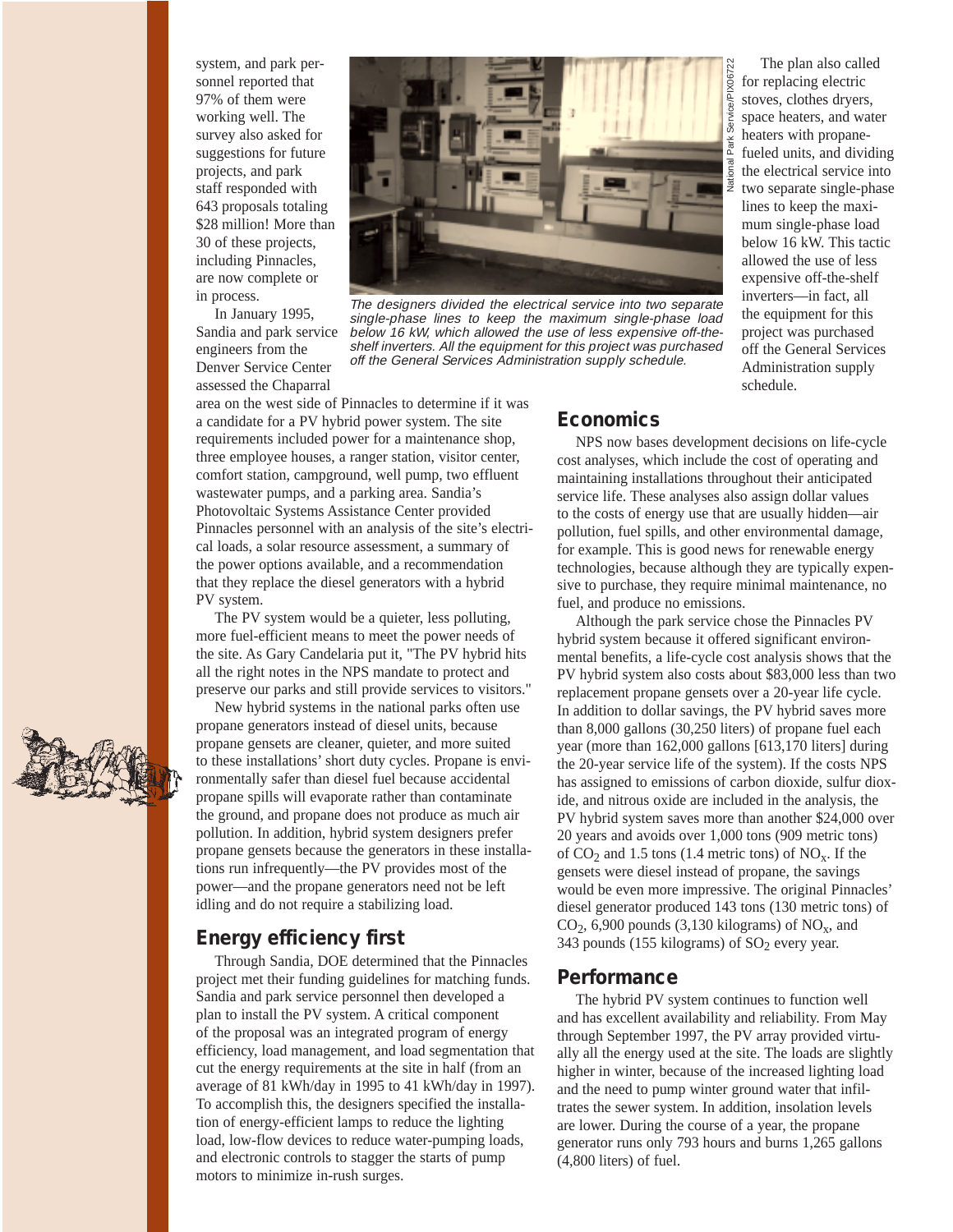"If it were up to me," says Candelaria, "I would power the entire park with photovoltaics. The utility power on the east side of the Monument seems to go out an average of once a week—the PV hybrid system is far more reliable."

## **Assuring success**

Careful planning and good communication can help assure the success of renewable energy installations. PV hybrid systems are different in several ways from the conventional generators that they replace, which can cause some resistance on the part of facility staff. They cost more to purchase, are more complex, their batteries require maintenance, and they use technologies that may be unfamiliar to maintenance personnel.

However, the PV system's many advantages make the resistance worth overcoming. The clean, quiet electricity it produces creates a more pleasing experience for the staff and visitors than the noise and pollution of the diesel generators. Because it requires less (and safer) fuel, the PV system also protects the local environment from air pollution and the risk of fuel spills and leaks. And the PV system is less expensive on a 20-year lifecycle cost basis.

Another strategy to smooth the process of installing a renewable energy system is to establish a spirit of collaboration and a commitment to success from the outset, and choose suppliers and contractors who share that enthusiasm. According to Candelaria, "One of the keys to the success of this project was the wonderful partnerships that developed among the individuals and organizations involved. Everyone was committed to making the project work."

## **The big picture**

Installing renewable energy projects at Federal facilities provides Federal agencies an opportunity to fulfill their mandate for responsible stewardship of our national resources with cost-effective, environmentally benign technologies that do not contribute to global climate change. Federal agencies administer more than 31% of the land area in the United States, and a large percentage of this land is remote and environmentally sensitive. In many of these areas, the need for services that require electricity is increasing.

Federal programs that encourage sustainable solutions to these needs help create a market for renewable energy technologies. For example, Renew the Parks (a partnership among the DOE PV Division, Sandia, and the National Park Service) has identified several hundred national park locations in need of power that would best be served by photovoltaics. In addition, information at high-profile sites can help educate the public about the benefits of renewable energy technologies, which include reducing emissions of gases believed to cause global climate change.

To other facility managers who are considering a renewable energy installation, Gary Candelaria extends an invitation. "Come visit our system and see how quiet and unobtrusive it is. We save maintenance time and money, no longer have to worry about diesel fuel leaks and spills, and this system is sustainable! What more could you ask of a power system?"

#### **20-YEAR LIFE-CYCLE COST ANALYSIS**

|                           | <b>Base Case</b> | <b>PV Hybrid Case</b> |
|---------------------------|------------------|-----------------------|
| <b>INITIAL INVESTMENT</b> |                  |                       |
| Capital Requirements      | \$24,000         | \$135,000             |
| <b>FUTURE COSTS</b>       |                  |                       |
| Recurring Costs*          | \$74,089         | \$10,399              |
| Energy-Related Costs**    | \$164,888        | \$22,230              |
| Capital Replacements      | \$31,790         | \$43,577              |
|                           |                  |                       |

#### **TOTAL PRESENT VALUE \$294,767 \$211,206**

\* Recurring costs include maintenance costs, such as oil changes for base case, watering batteries for hybrid system.

\*\* Energy-related costs include fuel costs.

Note that these numbers are based on a propane genset base case. The numbers would be significantly higher if the base case was a diesel generator.

#### **NPS ASSIGNMENT OF EMISSION COSTS**

|                                                       | Before 9/97* | After 9/97*  |  |
|-------------------------------------------------------|--------------|--------------|--|
| CO <sub>2</sub>                                       | \$8/ton      | \$14/ton     |  |
| SO <sub>2</sub>                                       | \$0.75/pound | \$0.85/pound |  |
| $NO_{\rm v}$                                          | \$3.40/pound | \$3.75/pound |  |
| The NPS revised its emission costs in September 1997. |              |              |  |

#### **PINNACLES ANNUAL EMISSIONS COST ESTIMATES**

|                    | <b>Base Case</b> | <b>PV Hybrid</b> |
|--------------------|------------------|------------------|
| CO <sub>2</sub>    | 59.3 tons        | 8.0 tons         |
| SO <sub>2</sub>    | 0.7 pounds       | 0.1 pounds       |
| NO <sub>v</sub>    | 179.7 pounds     | 24.2 pounds      |
| <b>ANNUAL COST</b> | \$1,442          | \$203            |

Note that these numbers are based on a propane genset base case. The numbers would be significantly higher if the base case was a diesel generator.

# **Pinnacle Project Details**

**Project Description:** Hybrid photovoltaic system

**Owner:** National Park Service, Paicines, California

**Location:** West District Pinnacles National Monument, Soledad, California

**Design and Installation:** Applied Power Corporation, Lacey, Washington/ Denver Service Center, National Park Service

**NPS Design Engineers:** Douglas DeNio (303) 988-3406/Douglas Richards (303) 969-2685

**Sandia Design Engineers:** Hal Post (505) 844-2154/Mike Thomas (505) 844-1548

#### **PV Hybrid Power System Equipment:**

- 9.6-kW photovoltaic array—160 Solarex MSX-60 modules
- 20-kW propane generator—Kohler 20RZ, configured for propane
- 4200-ampere–hour battery—12 model 6-75RC33 Resource Commander Batteries
- Battery charge controller—Ananda Power model APT-4444-48
- 24-kW inverter bank—6 4-kW Trace SW4048 120/240 inverters, configured as 4 in parallel serving one line and 2 in parallel serving the other line
- Dedicated data acquisition system to record PV, battery, load and generator energy; battery string currents; battery voltage, battery, PV and ambient temperatures; and irradiance.